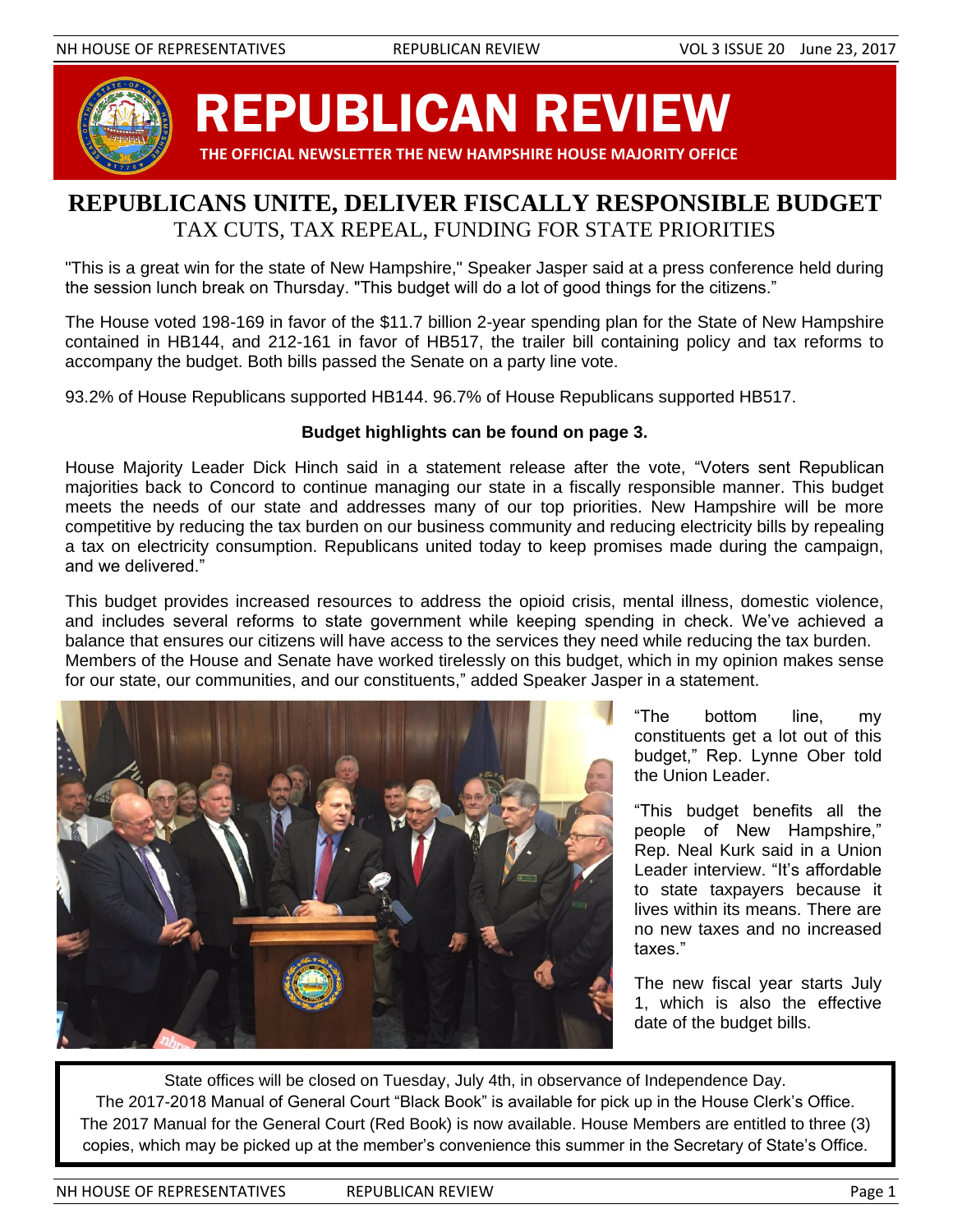# **WINANT STATUE TO BE DEDICATED NEXT WEEK**

**House Calendar Notice:** *On Friday, June 30th at 10:00 a.m., the memorial in front of the NH State Library to Gov. John Winant will be dedicated. Gov. Winant was New Hampshire's first three-term governor. A lifelong republican, he was appointed in 1935 by President Franklin Roosevelt, a democrat, to be the first director of the Social Security Administration. In 1941, President Roosevelt appointed him to be the US Ambassador to England. He served in that position until the end of WWII. He died at his Concord home in 1947. Please join us in honoring this remarkable NH citizen.*

# **Special Election Round-Up**

# **Up Next:**

Merrimack District 18 (Concord W 9) Election Day: July 25, 2017 Republican Nominee: Michael Feeley

Grafton District 9 (Alexandria, Ashland, Bridgewater, Bristol, Grafton) Primary: July 18, 2017 Election Day: September 5 Republicans Filing: Paul H. Simard, Vincent Paul Migliore, Timothy F. Sweetsir, Burton W. Williams

Belknap District 9 (Laconia, Belmont) Primary: None. (Only 1 candidate filed in each party) Election Day: September 12, 2017. Republican Nominee: Steven R. **Whalley** 

Rockingham District 4 (Auburn, Chester, Sandown) Primary: August 8, 2017 Election Day: September 26, 2017 Republicans Filing: James E. Devine, James F. Headd, Anthony S. Rossignol

Hillsborough District 15 (Manchester Ward 8) Primary: September 19, 2017 Election Day: November 7, 2017 Filing Period: June 26-30, 2017



**Historical Happenings**



Photo: Eisenhower delivering his address before Old Man.

On June 24, 1955 President Dwight D. Eisenhower visited the Granite State to celebrate the  $150<sup>th</sup>$  Anniversary of the discovery of the Old Man of the Mountain. President Eisenhower was joined on his trip by Governor Lane Dwinell, Senator Styles Bridges, and Senator Norris Cotton (as an aside both Gov. Dwinell and Sen. Cotton are former House Speakers). In his address Eisenhower stated that "we seek the knowledge and the thinking of the past that we may bring it together--here today--and help forward…that great progress that I am certain the Old Man of the Mountain yet hopes that mankind will achieve: that objective of peace on earth, goodwill to men." This weekend marks 62 years since the Old Man's birthday bash that brought our nation's leaders to Franconia, NH.

[Click here to read Eisenhower's](http://www.presidency.ucsb.edu/ws/?pid=10272) full speech.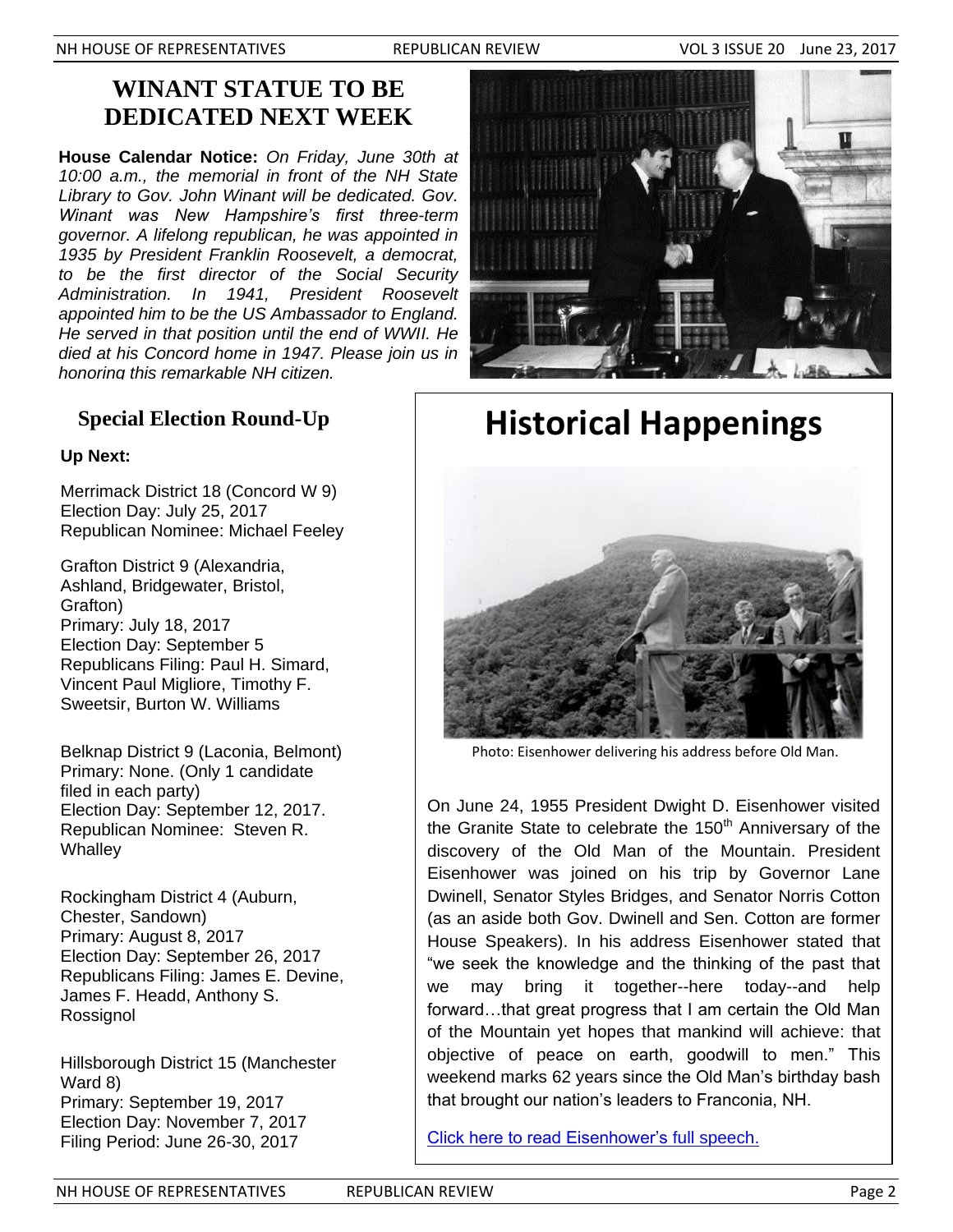# **BUDGET HIGHLIGHTS**

There is a high volume of great things in the Republican state budget passed this week. We wanted to share some of these with you, and they are included below. We can't fit everything in these talking points, so we encourage you to scan through the Committee of Conference Budget Briefing document available here:

[http://www.gencourt.state.nh.us/LBA/Budget/operating\\_budgets/2018\\_2019/CoC/C%20of%20C%20Budget%2](http://www.gencourt.state.nh.us/LBA/Budget/operating_budgets/2018_2019/CoC/C%20of%20C%20Budget%20Briefing%206-20-17.pdf) [0Briefing%206-20-17.pdf](http://www.gencourt.state.nh.us/LBA/Budget/operating_budgets/2018_2019/CoC/C%20of%20C%20Budget%20Briefing%206-20-17.pdf)

If you have any questions on budget facts or details not explicitly listed in this newsletter or the briefing document, please let us know. We're happy to find answers for you.

## **FISCALLY RESPONSIBLE SPENDING LEVELS**

Total spending is \$11.727 billion; General Fund is \$4.915 billion The committee of conference budget relies on lower revenue projections by a total of \$24 million and assumes General Fund revenue growth of only .9 % in the first year and 1.7% in the second year. As a result spends \$104 million less from Senate Budget in total funds and \$24million less in general funds Spending is under both the House & Governor's budgets. There are no new taxes or fees in this budget. FY2019 General fund spending will be \$85 million LESS than General Fund spending in FY2009.

Responsibly grows the rainy day fund from \$93 million to \$100.7 million to protect New Hampshire's bond rating and strengthens our financial position.

# **BUSINESS TAX RELIEF**

Promoting job creation through small business tax cuts & lower energy costs. Working to strengthen a business-friendly, competitive state by lowering the BPT rates from 7.9% to 7.5% and lowering the BET rates from .675% to .5%. Allows small businesses to expense capital purchases up to \$500,000 so they can invest in their business and create more jobs. These steps help grow New Hampshire's economy and shows our state is open for business and we want small businesses to grow, create good jobs, and reinvest in their business.

In 2015, then Governor Hassan claimed that the business tax cuts contained in the proposed budget would blow a \$90 million hole in future budgets. With one of two tax reductions in place, we've seen a growth in revenue, not a hole. The second prescribed tax cut is scheduled for 2018, and the new proposed budget would lower the business tax rates again in 2019 and 2021. Our ability to compete in business and job retention and recruitment rests in our ability to match or exceed tax and other benefits the state offers. This budget sets us further down the path of that goal.

The Tax Foundation still rates New Hampshire 46th when looking at corporate tax rates. Business tax relief, and a responsible implementation plan as set forth in the budget will continue to build our state's resume of pro-growth tax policies. We've seen real results already including unemployment among the lowest in the nation, business tax revenue 12.1% ahead of projection in FY '17, and NH's economy fourth-fastest growing state in the nation.

#### **ELECTRICITY CONSUMPTION TAX REPEAL**

Eliminates the Energy Consumption Tax entirely to reduce electric rates for ratepayers, including businesses and homeowners

A primary goal of this legislature is to reduce the cost of electricity. With a complex set of mandates, and a multi-state regional grid determining rates, driving down rates can't happen instantly. An immediate course of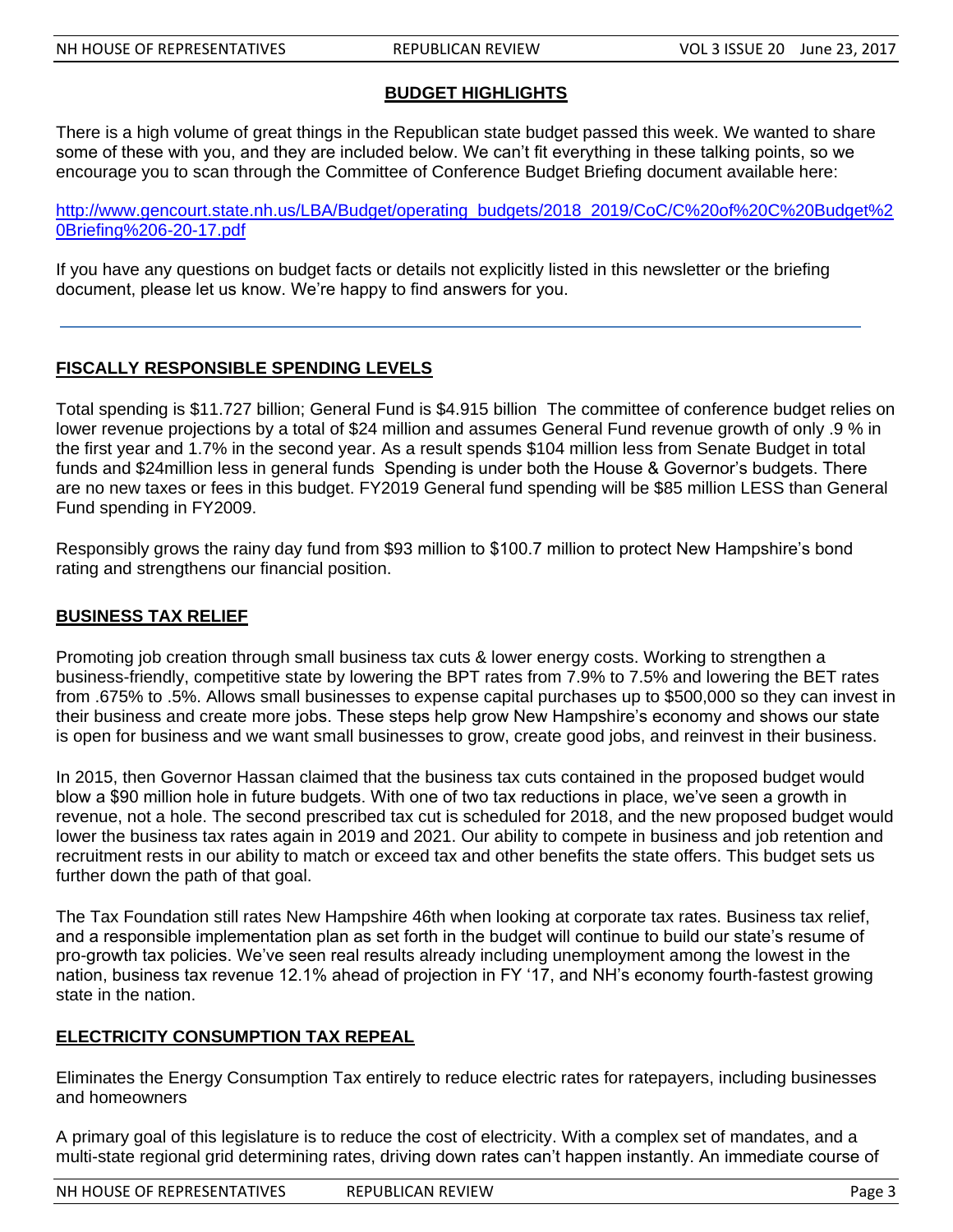action we can take right now is to reduce an unnecessary tax on electricity consumption. Every electricity customer will see some benefit, and our larger commercial and industrial power users will see more.

#### **HEALTH AND HUMAN SERVICES**

#### Overall Funding

Health and human services receives more funding in this budget than in any prior one: \$4.8 billion, up 7.0% from the \$4.4 billion in the current budget.

Mental Health

Adds \$22.6 million in total funds over the biennium for the provision of mental health services, including a Medicaid wraparound benefit for children with severe emotional disturbances, 20 designated receiving facility beds, 20 transitional step-down beds in FY 2018 and 40 such beds in FY 2019, a mobile crisis team and related apartments.

#### Opioid Crisis

Increases funding for the Governor's Commission on Alcohol and Drug Abuse Prevention, Treatment, and Recovery from 1.7% to 3.4% of the prior year's gross Liquor profits.

#### Family Planning

Requires the DHHS Commissioner to establish and utilize a competitive bid process for family planning Services. Prohibits state funds awarded to reproductive health care facilities to be used for abortion services.

#### Work Requirement for Medicaid Expansion

This provision, like the one included in HB1696 (2015), protects taxpayers and provides a incentives for childless, able-bodied citizens to participate in the workforce if they are to be enrolled in the program. Our state needs workers, and this creates a pathway between program participants and our business community looking to fill jobs in this growing economy.

#### Developmentally Disabled

Appropriates \$250.1 million in FY 2018 and \$260.9 million in FY 2019 for developmental services, an increase of \$57 million over FY 2016 actual expenditures and FY 2017 adjusted authorized amounts.

#### Service Provider Pay Raise

Allocates \$19.8 million over the biennium in the form of rate increases to direct care providers.

#### Sununu Center

Adds \$8.7 million over the biennium for increased provider rates and additional bed capacity for nonviolent youths so they may be more appropriately served in the community instead of the Sununu Youth Services Center (a secure institutional setting). Also, reduces the Sununu Center's budget by over \$6 million over the biennium. Combined, these changes result in a general fund savings of \$1.3 million over the biennium from the Governor's recommended level.

Allocates \$2 million of unspent FY 2017 appropriations to the Governor's Commission on Alcohol and Drug Abuse Prevention, Treatment, and Recovery for the construction of a substance abuse wing at the Sununu Youth Services Center

| NH HOUSE OF REPRESENTATIVES | <b>REPUBLICAN REVIEW</b> | Page 4 |
|-----------------------------|--------------------------|--------|
|-----------------------------|--------------------------|--------|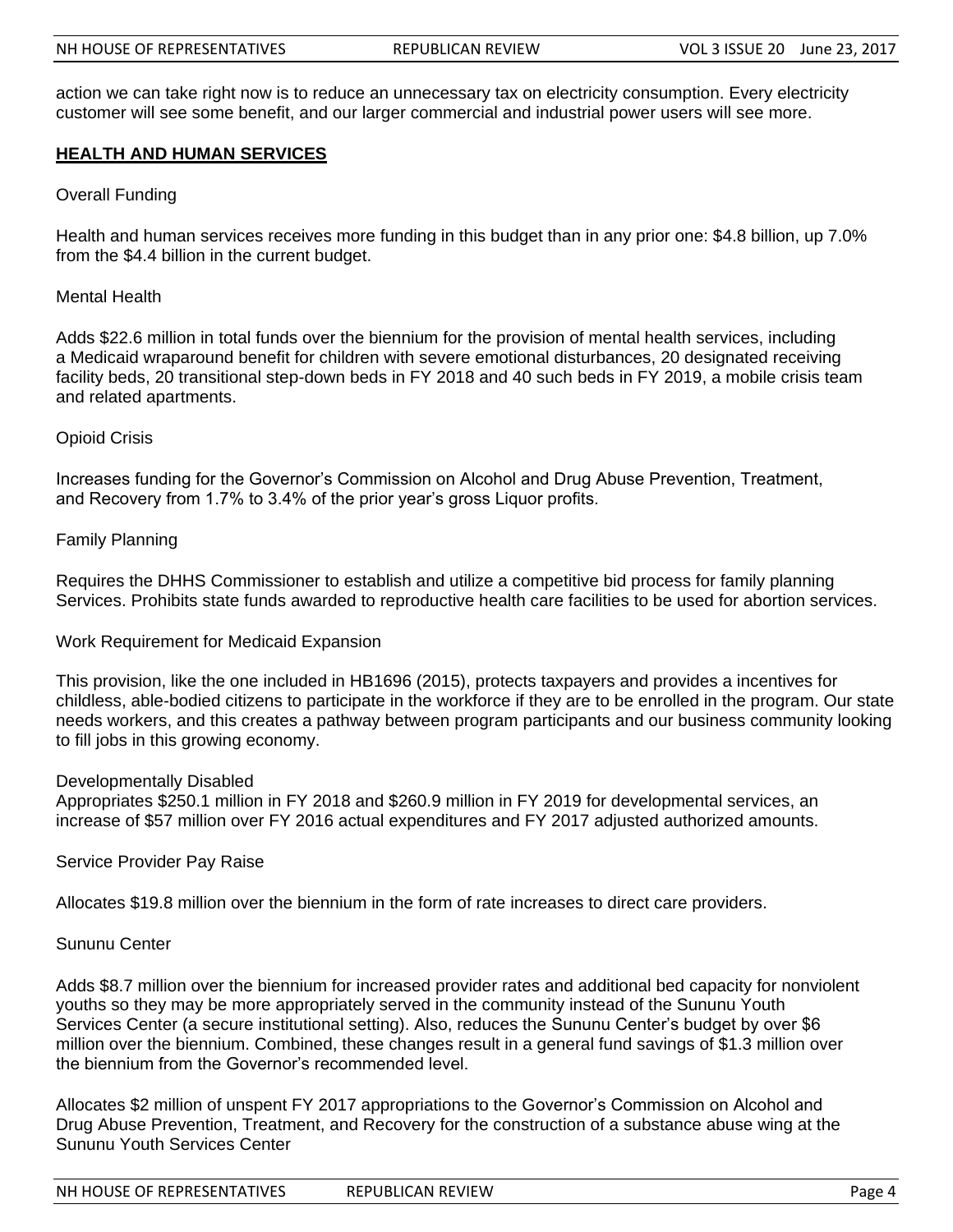#### DCYF

Provides funding for 20 additional child protective services workers, implementing recommendations made by the independent assessor's DCYF report issued in December 2016.Creates an Office of the Child Advocate providing independent oversight of the DHHS Division for Children, Youth, and Families to assure that the best interests of children are being protected. \$4.4 million for rate increases to the "board and care" and "board and care and education" rates for residential service providers serving clients of the Division of Children, Youth, and Families. Establishes an Associate Commissioner position with responsibility for overseeing the Division for Children, Youth, and Families.

Domestic Violence

Adds \$500,000 per year over the Governor's budget for domestic violence crisis centers, an increase of 33% over last biennium.

#### **EDUCATION**

Increased funding for charter schools

Charter school funding increases under this budget by \$250 per student in FY18 and \$375 per student in FY19 bringing the total funding per student to \$3,411 throughout the biennium.

Establishes the dual and concurrent enrollment program

This program means that courses taught at a high school by teachers approved by the Community College System of NH, or instructors from the CCSNH, in which students earn high school and/or college credit while they are still enrolled in a high school or career technical education center. It appropriates \$850,000 in FY18 and \$950,000 in FY19 out of the Governor's Scholarship Fund, which will provide up to \$250 per STEM related course.

This program assures all NH 11th and 12th grade students the opportunity to enroll in and complete quality post-secondary college credit in science, technology, engineering, and math (STEM) courses regardless of where students live in NH and at no cost to the student. This initiative is implemented with the additional goals of increasing participation rates in post-secondary education; retaining more students in NH upon high school graduation; increasing two and four year degree attainment rates; strengthening connections to businesses through alignment of course and program content with manufacturing, information technology, hospitality, and healthcare needs; and thereby enabling NH to better meet workforce challenges.

Eligible high school students participating in approved high school classes taught by a public school teacher will receive high school graduation credit and college credit simultaneously.

Level funding of the University System of NH

In this budget, the University System of NH is level funded, which means they will receive the same amount of funding as they did in the '16-'17 FY Budget. This money does not solely go to UNH, but also Granite State College, Keene State, and Plymouth State, etc.

When the state allocates money in their budget to USNH, it can only be spent on two things through the colleges: offset tuitions for in-state students and to support statutory programs, such as the NH Cooperative Extension.

The funds appropriated to USNH do not cover projects such as buildings, stadiums, scoreboards, or tables. Those are funded through the colleges' own fundraising efforts. In the case of some projects, such as academic buildings, they are funded through the NH capital budget (HB25.)

Increased funding to our Community College System

| NH HOUSE OF REPRESENTATIVES | <b>REPUBLICAN REVIEW</b> | Page 5 |
|-----------------------------|--------------------------|--------|
|-----------------------------|--------------------------|--------|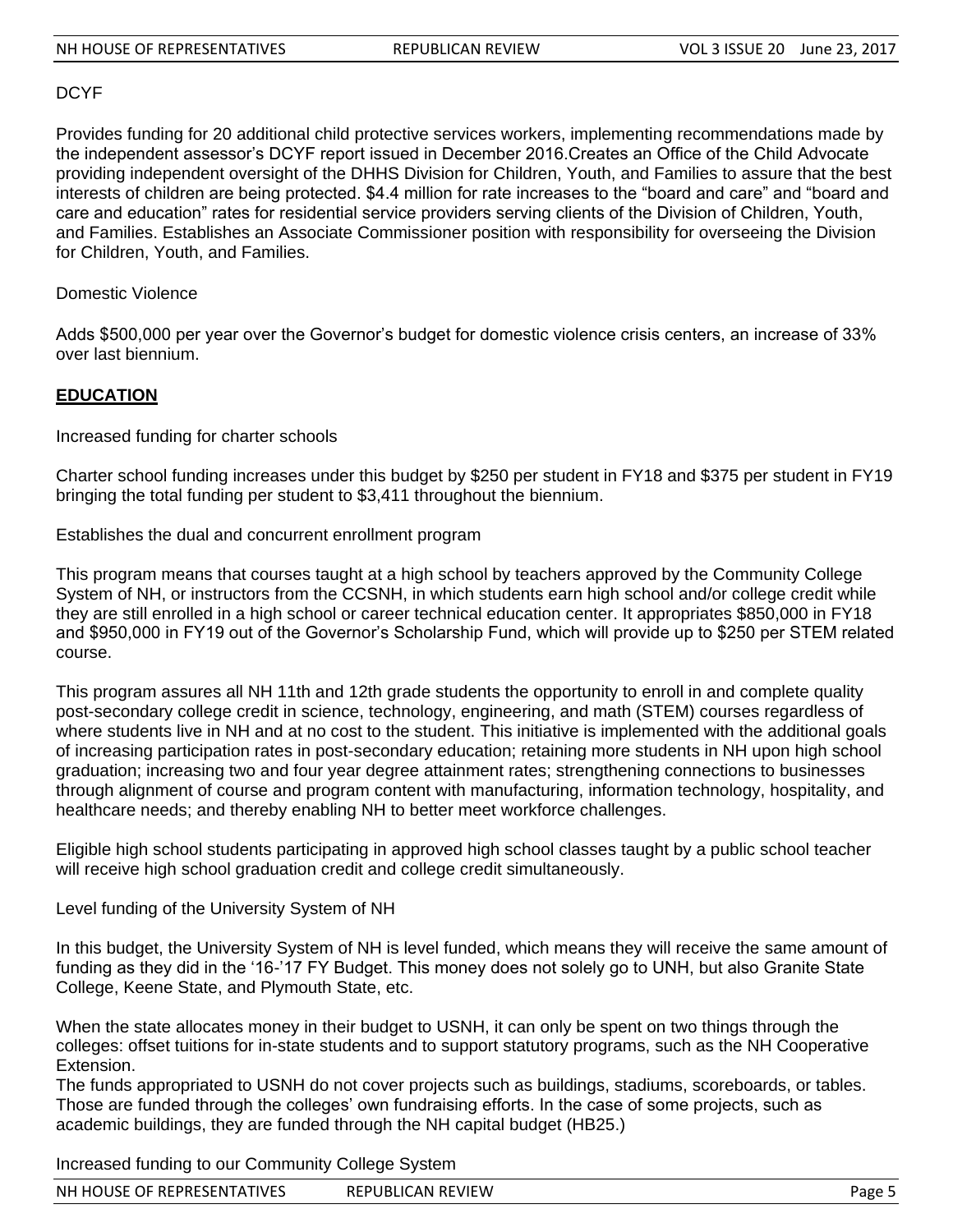This budget increases the funding for the Community College System. It provides approximately \$96 million over the biennium for the Community College System of New Hampshire, an increase of \$7.3 million over the current biennium.

Governor's Scholarship Program

This budget establishes the Governor's Scholarship Program which appropriates \$5 million over the biennium to scholarships for the benefit of eligible residents of the state who are pursuing programs of study or training at a postsecondary educational institution or training program within the state. This scholarship program is designed to keep graduating high school students in the state.

Additional highlights:

- Fully funds adequacy
- Provides approximately \$45 million to school districts over the biennium in special education aid (formerly catastrophic aid)
- Provides \$14.8 million in career and technical education (CTE) tuition and transportation aid to school districts.
- Creates a new Robotics Education Development Program and provides \$375,000 in grants to public schools for establishment a robotics team and participation on competitive events.

# **WEYLER: This Budget is Platform Compliant**

On Monday, Finance Committee Div II Vice Chair, Rep. Ken Weyler, who served as Finance committee chair in 2011-2012, and was an alternate in this year's budget committee of conference send the following email to House members and activists.

#### *Fellow Reps and Friends,*

*I've heard a lot of back and forth over the last few weeks about what makes a good budget. No budget will ever be perfect to every single member of the House. I've served in the House for 15 terms, many of these as a member of the House Finance committee, and I can tell you there are plenty of things in this budget that we should embrace and be proud of as Republicans.*

*I've scanned through the Republican Party Platform and have found a number of areas where this budget meets or exceeds the expectations set forth in the "application of principles" section. There are probably more than what is listed here, but I wanted to share these main points with you.*

*I hope you'll join me in supporting the Republican budget proposal on Thursday. Vote YES on the committee of conference reports on HB144 and HB517.*

#### **PLATFORM: Keep state government lean to allow lower business taxes**

By maintaining responsible spending levels, the committee of conference budget builds in important business tax rate reductions and an increase in a valuable business tax deduction:

Reduction in the BPT from 7.9% to 7.5% Reduction in the BET from 0.675% to 0.5% Section 179 deduction limit is increased 5 fold, from \$100,000 to \$500,000

By the way, there is an additional business tax rate reduction already in law that is set to take effect on July 1, 2018. In the last budget, we passed the first BET/BPT tax cuts in 20 years. With the passage of this budget we